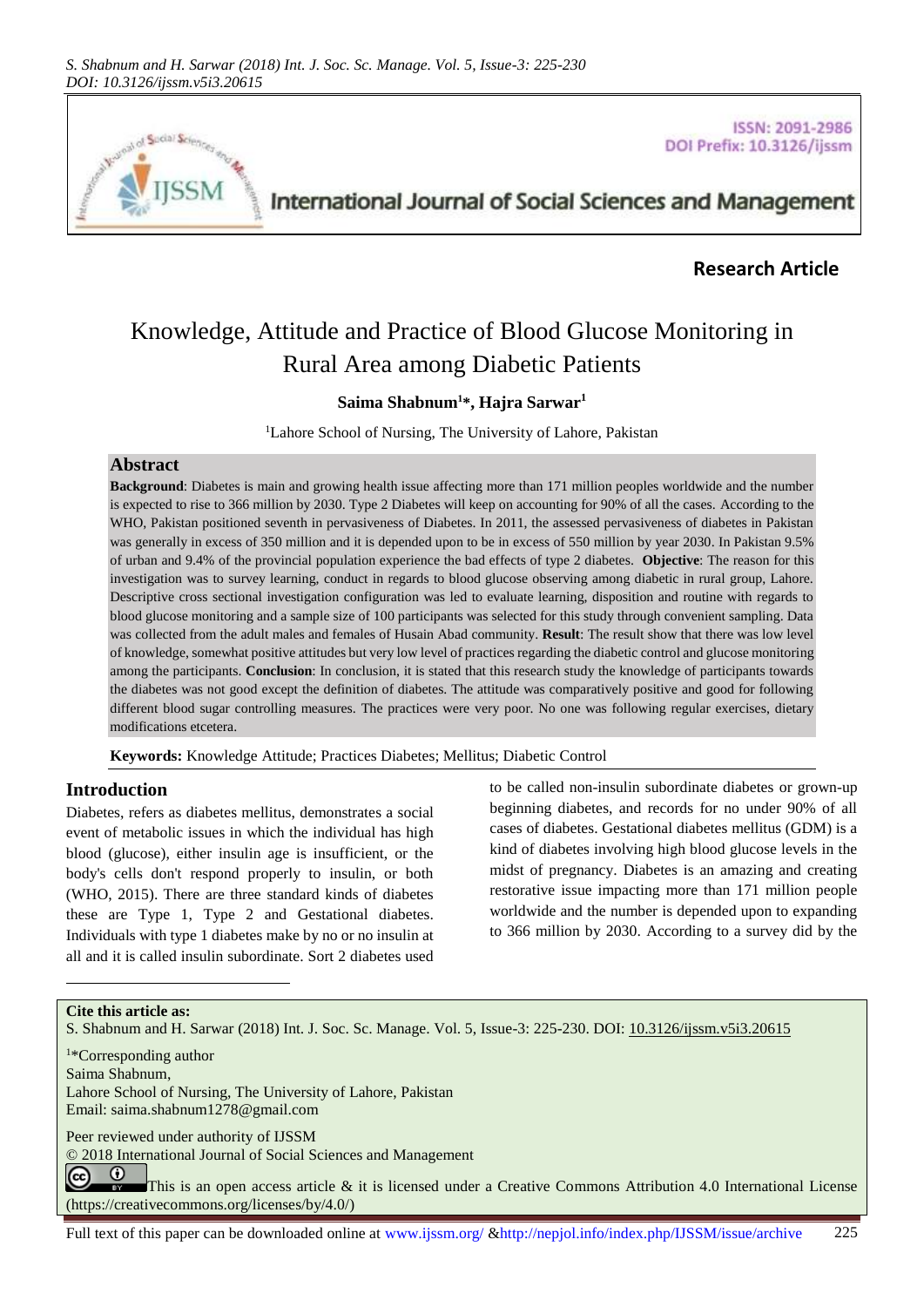Diabetic Association of Pakistan recurrence of diabetes in Pakistan is around 10% (Shera *et al*., 2002).

In 2011, the assessed pervasiveness of diabetes in Pakistan was generally in excess of 350 million and it is depended upon to be in excess of 550 million by year 2030 (Ahmed *et al*., 2016). In Pakistan 9.5% of urban and 9.4% of the provincial population experience the bad effects of type 2 diabetes. Generally glucose intolerance (diabetes and hindered glucose resistance) is 22.04% in urban and 17.15% in provincial zones(Naqvi & Kamal, 2013)Patient awareness about diabetes and its complications are very effective to control its negative impact on health. This knowledge can help the person to control and make plan related their daily life style according to status of the diabetes. Practices of blood glucose monitoring can prevent the further complications of DM, which affect altogether on the personal satisfaction of the diabetic patients. Data can enable individuals to evaluate their danger of diabetes, to persuade them to look for appropriate treatment and mind, and move them to assume responsibility of their malady for their lifetime. Diabetes instruction, with resulting change in learning, states of mind and abilities, prompts better control of the infection, and is broadly acknowledged to be a basic piece of far reaching diabetes mind despite the fact that the predominance of diabetes mellitus is high among populace in Middle East nations, patients regularly do not have the information and aptitudes to self-deal with their condition. The control of diabetes mellitus (DM) to a great extent relies upon patients' capacity to self-mind in their day by day lives, and thusly, understanding instruction is constantly viewed as basic component of DM management. The higher glycemic control diminishes the rate of intricacy and affirmation suggests that patients, who are capable about DM self-mind, have better long haul glycemic control component of DM administration. The enhanced glycemic control diminishes the rate of entanglements and confirmation proposes that patients, who are proficient about DM self-mind, have better long haul glycemic control..(Yazdanpanah, Nasiri, & Adarvishi, 2015) The significance of this study is to give awareness through educational program about self-management of diabetes by self-monitoring and complication of diabetes to the rural community. Rural community have lack of knowledge regarding benefits of blood glucose monitoring and its complications if not manage properly. Moreover, these people have wrong practices due to which these are more prone to developing of complications. The prevalence of diabetes is very high in this rural community.

# *Research Question 1*: What is the knowledge level in rural community has regarding blood glucose monitoring?

- *Research Question 2:* what kind of attitude rural community possess toward blood glucose monitoring?
- *Research Question3:* what are the practices of rural community have toward blood glucose monitoring and prevent from complications?

# **Literature Review**

Reason behind the writing literature is to assess the proof and to take Knowledge about the point for the proposed project (White and Dudley-Brown, 2012). Diabetes is a vital and making helpful issue affecting in excess of 171 million individuals worldwide and the number is required to ascend to 366 million by 2030. Sort 2 Diabetes will keep speaking to 90% of the broad number of cases. In Pakistan 9.5% of the urban and 9.4% of the country individuals experience the abhorrent effects of sort 2 diabetes. General glucose inclination (diabetes and crippled glucose flexibility) is 22.04% in urban and 17.15% in country areas.2 According to the WHO measures, Pakistan arranged seventh in inevitability of Diabetes. These figures however address hint of a more critical test with different cases still new Knowledge is essential for patients (Gul, 2010).

Who don't think about reason for diabetes mellitus and its outcome few of the patients realize that one of general confusions of diabetes is kidney problem and coronary illness all in all. Inadequate knowledge of health problem and the significance of way of life adjustment is exceptionally evident among patients with diabetes. Absence of learning of diabetes mind among patients can effects affect their abilities to control diabetes. Coronary illness has been demonstrated as the most widely recognized complexity of diabetes by 72% of the patients. Consciousness of measures to recognize essential entanglements of diabetes, for example, circulatory strain observing, intermittent eye examination were poor, which uncovers the requirement for a few angles to be engaged in diabetes instruction programs. Awareness on way of life alteration with respect to weight gaining was low in this investigation. Some studies have demonstrated that advanced education was altogether connected with a superior awareness (Meng *et al*., 2011). Knowledge is a fundamental necessity for better consistence with restorative treatment (Tripathi, 2013). This cross-sectional investigation was completed to assess the information, disposition and works on with respect among 100 diabetes Iranians with 2 diabetics, going to the out-patient. Diabetes Clinic at Golestan Hospital, Ahvaz, Iran. A vis-à-vis meet was done and an approved Knowledge, attitude and the practice (KAP) survey was utilized to decide learning, Attitude and practice of diabetic patients. 53 percent of patients had great glycemic control. The outcomes demonstrated that mentality identified with diabetes was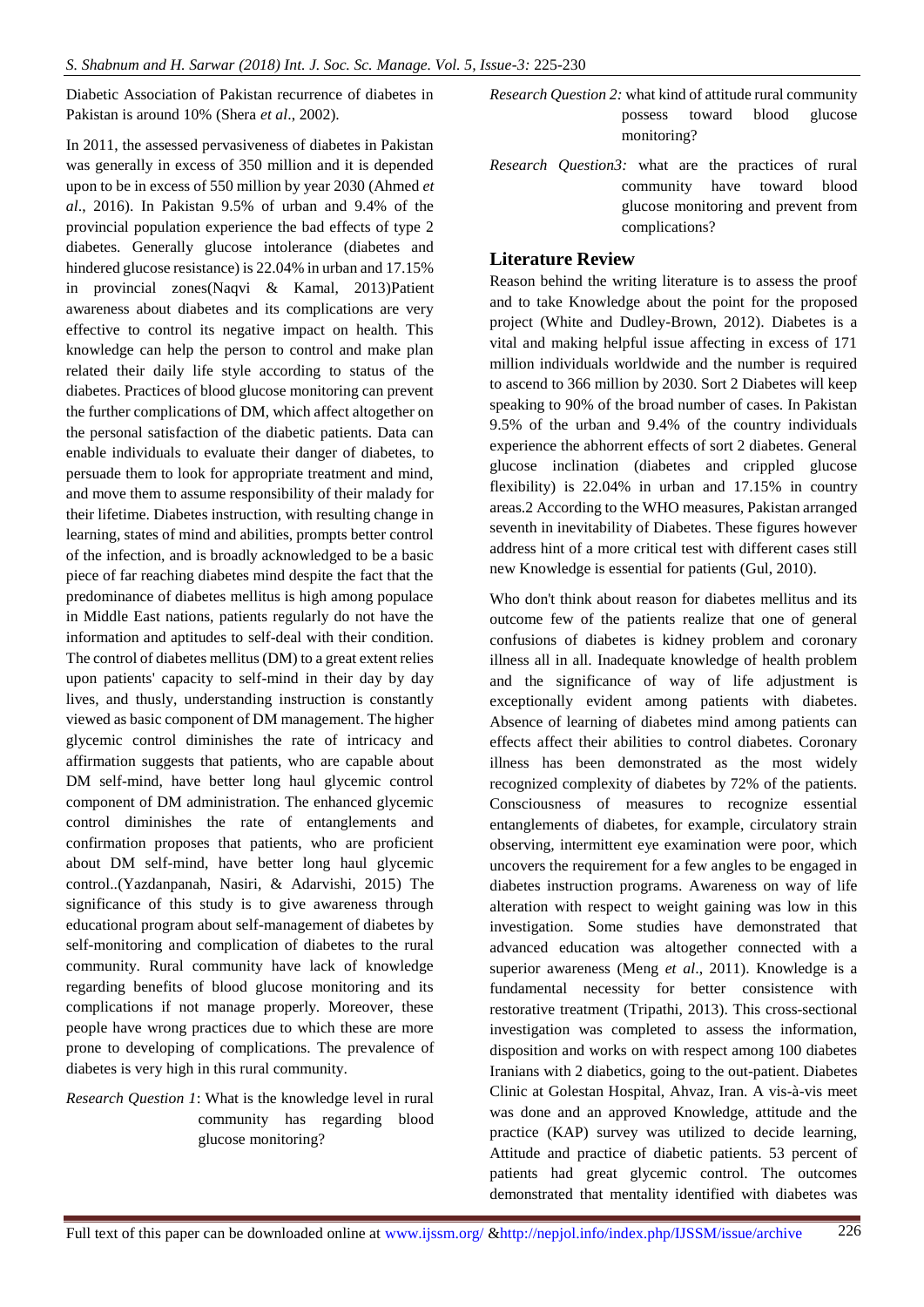worthy in dominant part, while information and self-mind rehearses were lacking. The general mean  $(\pm SD)$  score of information, demeanor and routine with regards to patients in light of KAP survey was medium level. There was no noteworthy relationship between the KAP score and HbA1c level (Mohammadi, Karim, Talib, and Amani, 2015).The cross sectional enlightening investigation for one year and directed at out-tolerant facilities of three family wellbeing focuses picked haphazardly in Dakahlia Governorate (Egypt). The general rate of satisfactory information with respect to diabetes was just 52.3% among members. Insulin-treated patients had most reduced learning, state of mind, and practice toward diabetes. There is a hole between patients' level of information and their practice. The examination was coordinated to diagram the general qualities, learning, mentality and practices of sort 2 diabetic patients embarking to the Out-Patient Department (OPD) of Baqai Institute of Diabology and Endocrinology (Karachi, Pakistan) amidst the period from July to September2000 from One hundred Type 2 diabetic patients Fifty-seven percent of the patients were Overweight or profound. Just 10.7% had remarkable glycemic control. Sixty seven percent did not do Exercise of any sort. The general care about the threat of complexity was elegant yet the misinformed judgments with respect to eating regimen, insulin and diabetes were exceptionally typical. A crosssectional overview and led in 2016, with respect to evaluating diabetes, socio-socioeconomics, related therapeutic conditions and self-mind in Endocrine Diabetic Clinic, Department of Medicine, Shaikh Zayed Hospital Lahore (Pakistan). The level of state of mind were likewise show as need be as low 8%, medium 32% and high 60%. ('Uthman, Ulla, and shah)

# **Conceptual Framework**

Conceptual framework is given in Table 1.

# **Methodology**

## *Setting*

Health center of Hussain Abad community Lahore

#### *Research Design*

Correlational study design was used. As the objective the study was to. To assess the knowledge regarding blood glucose monitoring among adults in Hussain Abad community, Lahore. To assess the attitude regarding blood glucose monitoring among adults in Hussain Abad community, Lahore. To assess the practices about blood glucose monitoring and preventive complications among adults in Hussain Abad community, Lahore. Convenient sampling technique was used for the collection of data. This is non-probability sampling technique in which researcher selects subjects of his convenience and accessibility. Research instrument.

## *Sampling*

The adopted questionnaire with some modification was used to assess the rural community Knowledge Attitude and Practice of Blood Glucose Monitoring among Diabetic's Patients Attending at community center. The permission will be taken from the related author of that questionnaire. The content validity of the questionnaire will be verified by the senior faculty of University of Lahore, The survey comprised of four areas Socio-statistic information, for example, age, sex, habitation, training, occupation, wage and so forth. Span of diabetes, and family history of diabetes. Patient's information around (11 questions) Causes of diabetes, hereditary factor, manifestations, typical level of blood glucose, reasons for hypoglycemia and its indications. State of mind of diabetic patients towards diabetes, consistence to recommended prescriptions feet mind, control of hypoglycemia and administration of diabetes amid disease (11 questions). Practice by diabetic patients will incorporate; wellspring of the gave social insurance administrations, recurrence of visits to diabetic facility,

#### **Table 1**: Conceptual framework

| <b>Determinants</b> |                         | <b>Health Outcomes</b> |                        | <b>Behavioral Problems</b> |                                           | <b>Health Problems</b> |                       |
|---------------------|-------------------------|------------------------|------------------------|----------------------------|-------------------------------------------|------------------------|-----------------------|
|                     | Knowledge               | ٠                      | Self-management of     | ٠                          | <b>Insufficient insight into Diabetes</b> | ٠                      | <b>CVD</b> diseases   |
|                     | <b>Attitude</b>         |                        | <b>Diabetes</b>        |                            | and its consequences                      | ٠                      | <b>Kidney Disease</b> |
|                     | <b>Practice (Habit)</b> | ٠                      | <b>Quality of Life</b> | ٠                          | Unsuccessful coping with                  | ٠                      | <b>Heart Problem</b>  |
|                     |                         |                        |                        |                            | <b>Diabetes</b>                           | ٠                      | <b>Retinopathy</b>    |
|                     |                         |                        |                        | п                          | <b>Blood Glucose not Monitoring</b>       | п                      | <b>Foot Ulcer</b>     |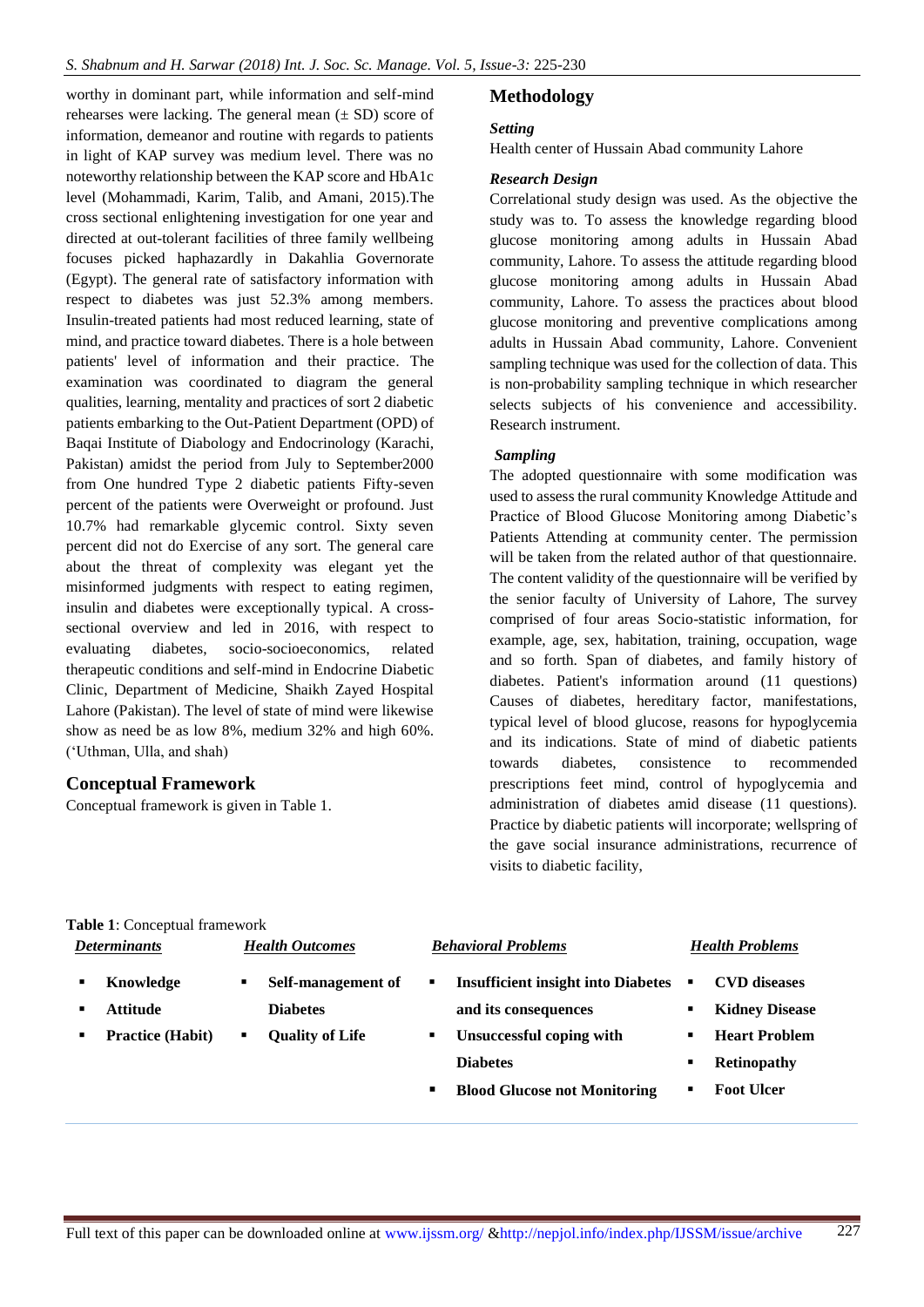#### *Methods Used to Analyze Data*

Data was analyzed by Statistical Package for Social Sciences (SPSS) version 21. Statistical analysis for study is Descriptive Statistics (frequency and percentage) for demographic characteristics. The study sample was analyzed by using measure of central tendency (mean, median, and mode). The descriptive data was about demographic data which include age, gender, education, income, family history. Dependent variables were knowledge, attitude and practice. Data was taken about the blood glucose monitoring form diabetic people in community.

#### *Study Timeline*

Lahore from September to December 2017

#### *Ethical Consideration*

At the authority level, official permission was taken from the principal or supervisor and co supervisor of University of Lahore to conduct the study. I obtained ethical clearance from Institutional Review Board (Kirby & DiPaola). Permission was from the stakeholder of the community of Hussain Abad Lahore. At the household level, I explained the objectives of my study to the respondents and request verbal o written consent form the respondents. Data information were kept confidential. The participant has right to refuse to any answer to any question. Name of any respondents were not appeared in the venture. Earlier

consent was taken from the establishment survey board (IRB) and the creators of evaluation devices. Educated assent of member was given with clear guideline. Members were educated about the reason and employments of the information gathering. Member protection and secrecy of data was guaranteed. The data gave by the member was utilized just for look into reason and not shared pointlessly. Regard for the respect of research members was organized. Member was permitted to pull back from inquire about whenever.

## **Results and Discussion**

Results analysis of different components of the present study have Demographic data, Descriptive analysis of Knowledge, attitude and practice regarding Diabetes mellitus among the community people 40% and 30% respectively. The above table reveals that only 45% study participants had knowledge regarding the complications of Diabetic Mellitus, while 55% were not aware of it. Similarly, 55% of the study participants had no knowledge that proper monitoring and control can prevent the complications of Diabetes. The knowledge of HBA 1-c was also very low among the participants and only 4o% had knowledge about the test of HBA 1-C test.

#### *Demographic Data Analysis and Results*

*Variables* which are age, gender, marital status and family history of Diabetes, mellitus

| Age                         | (N) | $\%$ |
|-----------------------------|-----|------|
|                             |     |      |
| $21-30$ years               | 30  | 30%  |
| 31-40 years                 | 50  | 50%  |
| $41-50$ years               | 15  | 15%  |
| Above 50 years              | 5   | 5%   |
| Gender                      |     |      |
| Male                        | 30  | 30%  |
| Female                      | 70  | 70%  |
| <b>Marital Status</b>       |     |      |
| Single                      | 35  | 35%  |
| Married                     | 65  | 65%  |
|                             |     |      |
| <b>Family History of DM</b> | 25  | 25%  |
|                             | 75  | 75%  |

**Table 1**: Frequency And Percentage Of Demographics Data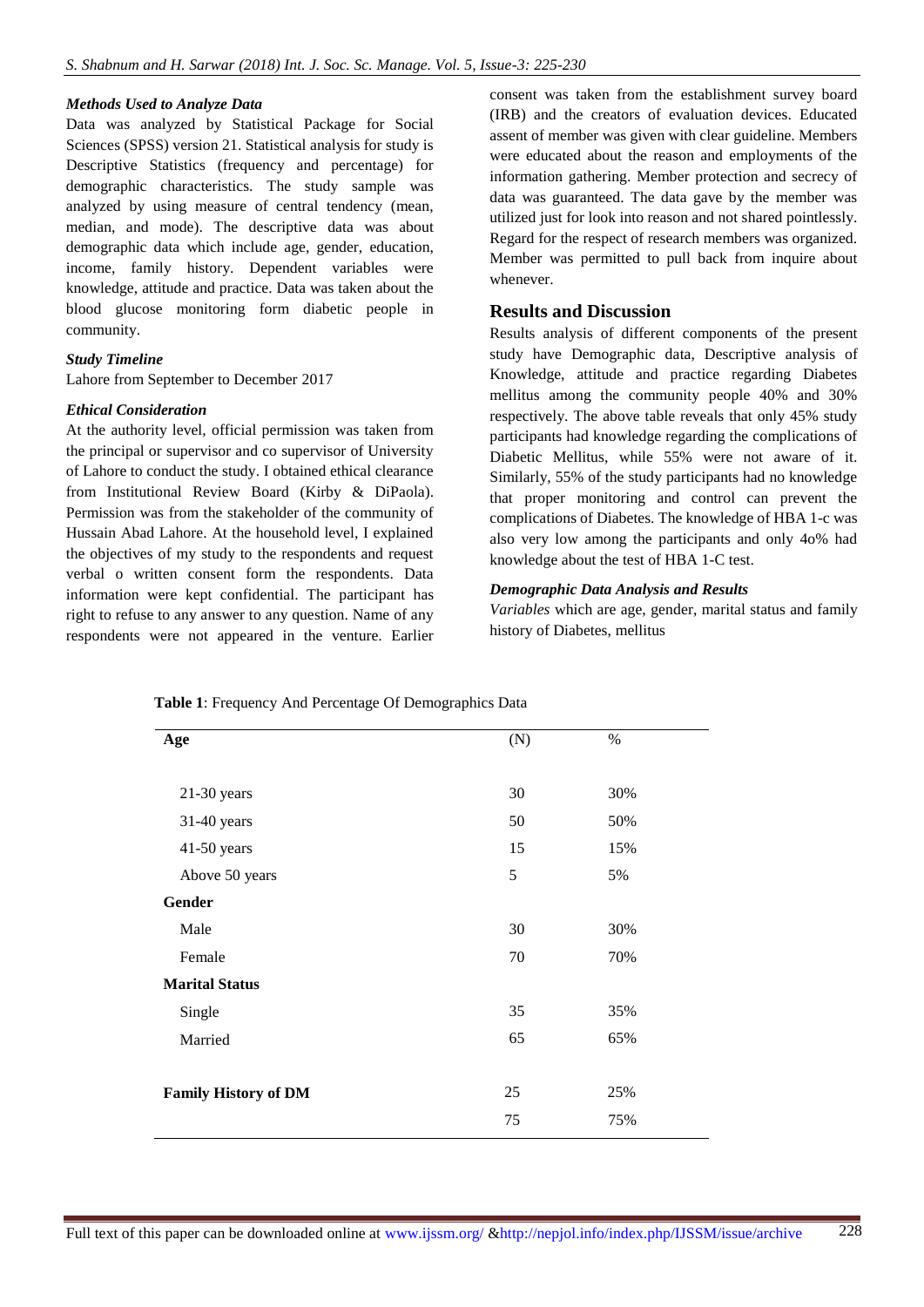#### **Table 2**: Respondents answers regarding diabetes.

|                                                                                          | N  | $\%$ | $\mathbf N$ | $\frac{0}{0}$ |
|------------------------------------------------------------------------------------------|----|------|-------------|---------------|
| What is diabetes?                                                                        | 70 | 70%  | 30          | 30%           |
| Risk factors of diabetes?                                                                | 40 | 40%  | 60          | 06%           |
| Diabetic can be detected through.                                                        | 40 | 40%  | 60          | 60%           |
| Frequency of diabetic patient measure her/his blood glucose level.                       | 35 | 35%  | 65          | 65%           |
| What is hyperglycemic condition?                                                         | 40 | 40%  | 60          | 60%           |
| What is hypoglycemic condition?                                                          | 30 | 30%  | 70          | 70%           |
| Do you know the complications of diabetics, if not treated well?                         | 45 | 45%  | 55          | 55%           |
| What type of life style modification do you think it helps for the control of diabetics? | 35 | 35%  | 65          | 65%           |
| Monitoring of blood glucose level is important for reducing complication of diabetics.   | 45 | 45%  | 55          | 55%           |
| Do you know about hbA1-c?                                                                | 40 | 40%  | 60          | 60%           |

Table 2 shows that 70% of the study participants knew about the definition of diabetes and while 30% did not have knowledge of what is diabetes. When the participants were asked about the risk factors of diabetes, the responses were that only 40% knew about the risk factors of diabetes while 60% did not know about it. The participants were also asked that how diabetes can be detected? in response, only 40% of the study participants had knowledge, while 60% were not having knowledge. on another question that how frequetly should a diabetic patient measure her/his blood glucose level, 35% of the study participants had knowledge, while 65% were not aware of this. of hyperglycemic and hypoglycemic conditions among the study participants was 40% and 30% respectively. The Table 2 reveals that only 45% study participants had knowledge regarding the complications of diabetic mellitus, while 55% were not aware of it. Similarly, 55% of the study participants had no knowledge that proper monitoring and control can prevent the complications of diabetes. The knowledge of hba 1-c was also very low among the participants and only 4o% had knowledge about the test of hba 1-c test. During this study mostly the participants never any diabetic education programs and have low knowledge regarding complications and risk factors. Similarly previous studies also shows that awareness of measures to identify primary complications of diabetes, such as blood pressure monitoring, periodic eye examination were poor, which reveals the need for some aspects to be focused in diabetes education programs. the results of this study reveals that 20% of the participants disagreed, 15% remained neutral, 55% of the participants agreed and 10% strongly agreed that dietary modification can effectively control blood sugar level. Furthermore this

study findings also reveals that 25% of the participants disagreed, 15% remained neutral, 50% of the participants agreed and 10% strongly agreed that every diabetic patient should do maximum to control their blood sugar level.

This examination additionally demonstrates that there was an uplifting mentality towards various measures with respect to diabetes. Past examinations likewise bolster the discoveries and results demonstrated that demeanor identified with diabetes was satisfactory in the lion's share, while learning and self-mind rehearses were inadequate. The general mean  $(\pm SD)$  score of the information, state of mind and routine with regards to patients in light of KAP poll was in medium level. There was no huge relationship between the KAP scores and HbA1c level (Mohammadi, Karim, Talib, and Amani, 2015) In this study, the exercise is very low and 35% never do any exercise, 50% do it occasionally or rarely. Similarly by previous study only 10.7% had good glycemic control. Sixty seven percent did not do Exercise of such kind.The aims of this study were to assess knowledge, attitude and practices of blood glucose monitoring among diabetes in rural community, Lahore. The increased incidence of diabetic related complications e.g. retinopathy, kidney disease, and foot ulcer has been increased the economic burden on family and on government

#### *Limitations*

*Limitations* of the study were following Sample size n=100, which is low and cannot be generalized to the larger population. There was very short time to conduct this study, which can leads to some scientific and methodological mistakes